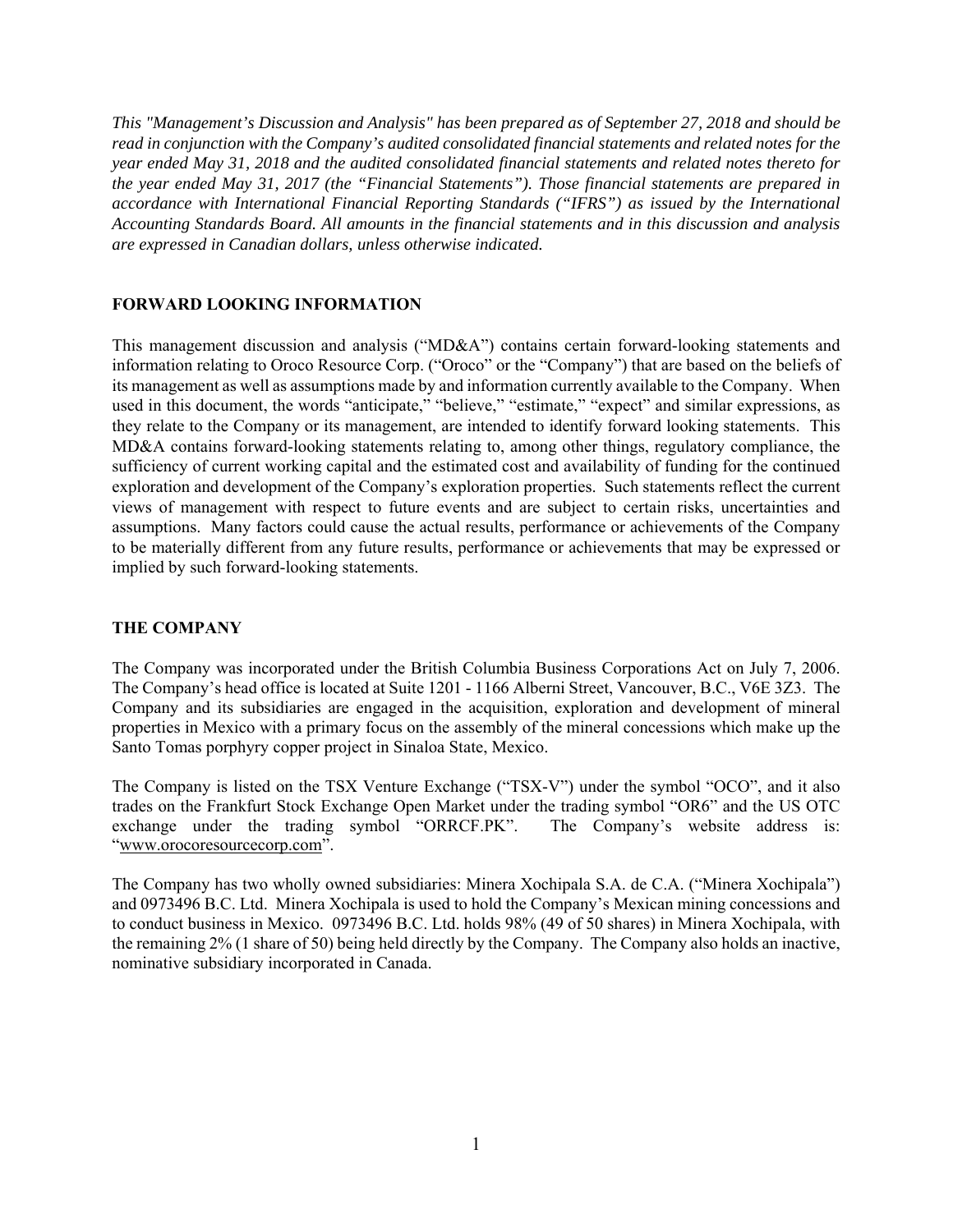## **MINERAL PROPERTIES**

## **Santo Tomas Properties, Sinaloa State, Mexico**

The Company is focused on the assembly of mineral concessions which make up the Santo Tomas porphyry copper project in Sinaloa State, Mexico. The Santo Tomas project is a copper porphyry deposit defined by a total of 106 diamond drill and reverse circulation drill holes totaling approximately 30,000 m.

In February 2018, the Company acquired a 77.5% interest in each of the La China II and the AMP Santo Tomas Red 1 concessions and an application for the Papago 17 concession (the "Santo Tomas Properties") which are contiguous to the concessions which cover the known core of the Santo Tomas mineralized structure (the "Core Concessions").

The AMP Santo Tomas Red 1 and La China II concession had previously been cancelled for reason of failure to pay tax arrears. However, the vendor has stated that the notices of deficiency and of cancellation were not properly served upon it as required by applicable laws and regulations. The vendor has filed appeals of the cancellations and is confident that the appeals will be successful. The Company's Mexican legal counsel has confirmed that failure to properly serve the notices provides valid legal grounds to have the cancellation nullified and the AMP Santo Tomas Red 1 and La China II concessions re-instated. The AMP Santo Tomas Red 1 and La China II concession Santo Thomas Properties were acquired for a total cash payment of \$40,544 (MXN\$600,000).

The interest in the Papago 17 application was acquired for a cash payment of \$6,703 (MXN\$100,000) and the issuance of 2,000,000 common shares, valued at \$240,000. The Papago 17 concession was subsequently granted on June 19, 2018.

Altamura Copper Corp. ("Altamura"), a British Columbia company, holds a 99% interest in Xochipala Gold S.A de C.V. ("XG"). XG holds an un-registered, contractual right to a 100% interest in the Core Concessions. Altamura's interest in XG will be reduced upon successful registration of its interest in the Core Concessions, which at the current level of investment would be 65%. Altamura's interest in XG thereafter may be increased in stages to 90%, by funding up to \$30,000,000 in property related expenditures, with no minimum funding obligations. XG's interest in the Core Concessions is subject to agreements with third parties granting these parties a non-registerable, contractual aggregate 15% interest in the Core Concessions, dilutable in stages down to 10% by the same \$30,000,000 funding in property related expenditures, with no minimum funding obligations. Consequently, upon the funding of up to \$30,000,000 in property related expenditures, Altamura will hold up to an 81% net interest in the Core Concessions.

Following registration of title to the Core Concessions to XG, Altamura's net interest in the Core Concessions to result from further funding of property related expenditures:

| <b>Total Investment</b>           | \$1 million | \$3 million | \$10 million | \$20 million | \$30 million |  |  |  |
|-----------------------------------|-------------|-------------|--------------|--------------|--------------|--|--|--|
|                                   |             |             |              |              |              |  |  |  |
| Concession interest via XG equity |             |             |              |              |              |  |  |  |
| Altamura                          | 56.7        | 64.7        | 72.9         | 77.6         | 81.0         |  |  |  |
| Other                             | 28.3        | 21.6        | 14.6         | 11.1         | 9.0          |  |  |  |
| Third party contractual interest  |             |             |              |              |              |  |  |  |
| Third parties                     | 15.0        | 13.7        | 12.5         | 11.3         | 10           |  |  |  |
|                                   |             |             |              |              |              |  |  |  |
| Total                             | 100         | 100         | 100          | 100          | 100          |  |  |  |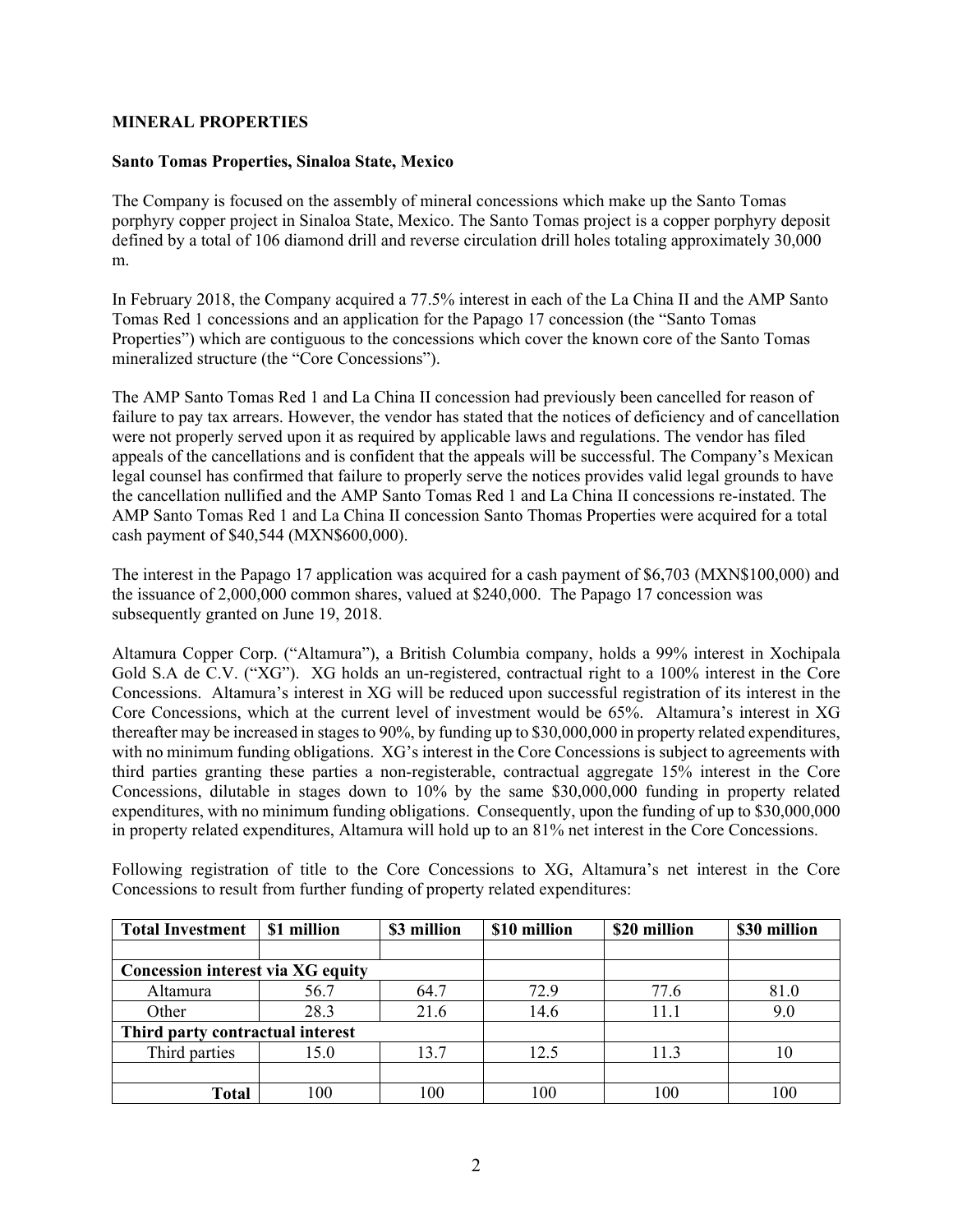#### **MINERAL PROPERTIES** (cont'd)

#### **Santo Tomas Properties, Sinaloa State, Mexico** (cont'd)

The registration of XG's contractual rights to the Core Concessions is subject to a legal dispute between Compania Minera Ruero, S.A. de CV. ("CMR"), the vendor of the interest which holds registered title, and third parties. The Company's management and Mexican legal counsel are confident, after an extensive and thorough review, that the underlying 2016 judgment is unenforceable, that its subject contract is not registerable as it does not comply with Mexican constitutional, legal and regulatory requirements, that the dispute will be resolved favourably, and that title to the Core Concessions will be registered to XG.

Altamura also holds an indirect 50% interest in CMR and an option to acquire for US\$16,000,000, the remaining balance of CMR and the equity of XG that it does not already hold (the "CMR Option"), subject to a 1% net smelter royalty (the "CMR Option NSR"), one-half of which may be bought back for US\$2,000,000. Altamura's interest is subject to net smelter royalties of 1.5% in favour of ATM Mining Corp., a company owned by the spouse of the Company's president, Craig Dalziel, and an arm's-length third party (the "Altamura NSR"). One-half percent (0.5%) of the Altamura NSR will be cancelled if a net smelter royalty is granted pursuant to the exercise of the CMR Option, with the result that the Core Concessions will, upon the buy-back of half of the CMR Option NSR, be subject to a maximum 1.5% net smelter royalty.

The Company holds a 13% equity interest in Altamura Copper Corp. An officer of the Company and a private company owned by the spouse of a director and officer of the Company are also shareholders of Altamura. The Company and Altamura have no common directors, officers or control persons.

Pursuant to an option agreement dated September 27, 2018 between the Company, Altamura and the shareholders of Altamura other than the Company (the "Other Shareholders"), Oroco holds an option (the "Altamura Option") to acquire all of the Other Shareholders' shares of Altamura (the "Altamura Shares") in consideration for 39,800,000 common shares of the Company. The Altamura Option has a three year term. In consideration for the granting of the Altamura Option, Oroco also entered into a loan agreement with Altamura to advance (the "Advances"), for working capital purposes, an aggregate amount of up to US\$600,000, of which US\$275,000 has already been advanced to Altamura. Each individual Advance is subject to the approval of Oroco.

In furtherance of its land assembly process, which involved numerous legal challenges, and the acquisition of its interest in the Core Concessions, Altamura agreed to pay certain contingency fees totaling up to US\$7,700,000, of which US\$600,000 is payable six months after the registration of XG's concession rights, and up to US\$7,100,000 is payable upon the sale, as a final disposition, of Altamura's interest in the Core Concessions to a third party. This contingent sale obligation of US\$7,100,000 represents 10% of such sale proceeds to a maximum of US\$3,600,000, inclusive of the first US\$600,000, and, separately, 1.5% of such proceeds to a maximum of US\$4,100,000 (including up to US\$1,000,000 payable to David Rose, an officer of the Company).

Pursuant to an agreement dated September 27, 2018 (the "Advances Conversion Agreement") between the Company and Altamura, in the event the Company does not exercise the Altamura Option, the Company may convert the Advances into common shares of Altamura at a price of US\$0.057 per share at any time during the six month period following the expiry of the Altamura Option, if not exercised. The Advances Conversion Agreement supersedes and replaces the September 26, 2017 agreement between the Company and Altamura, as amended, pursuant to which the Company held the option to purchase up to 3,500,000 common shares of Altamura at a price of US\$0.057 per share and to pay for such shares from the Advances.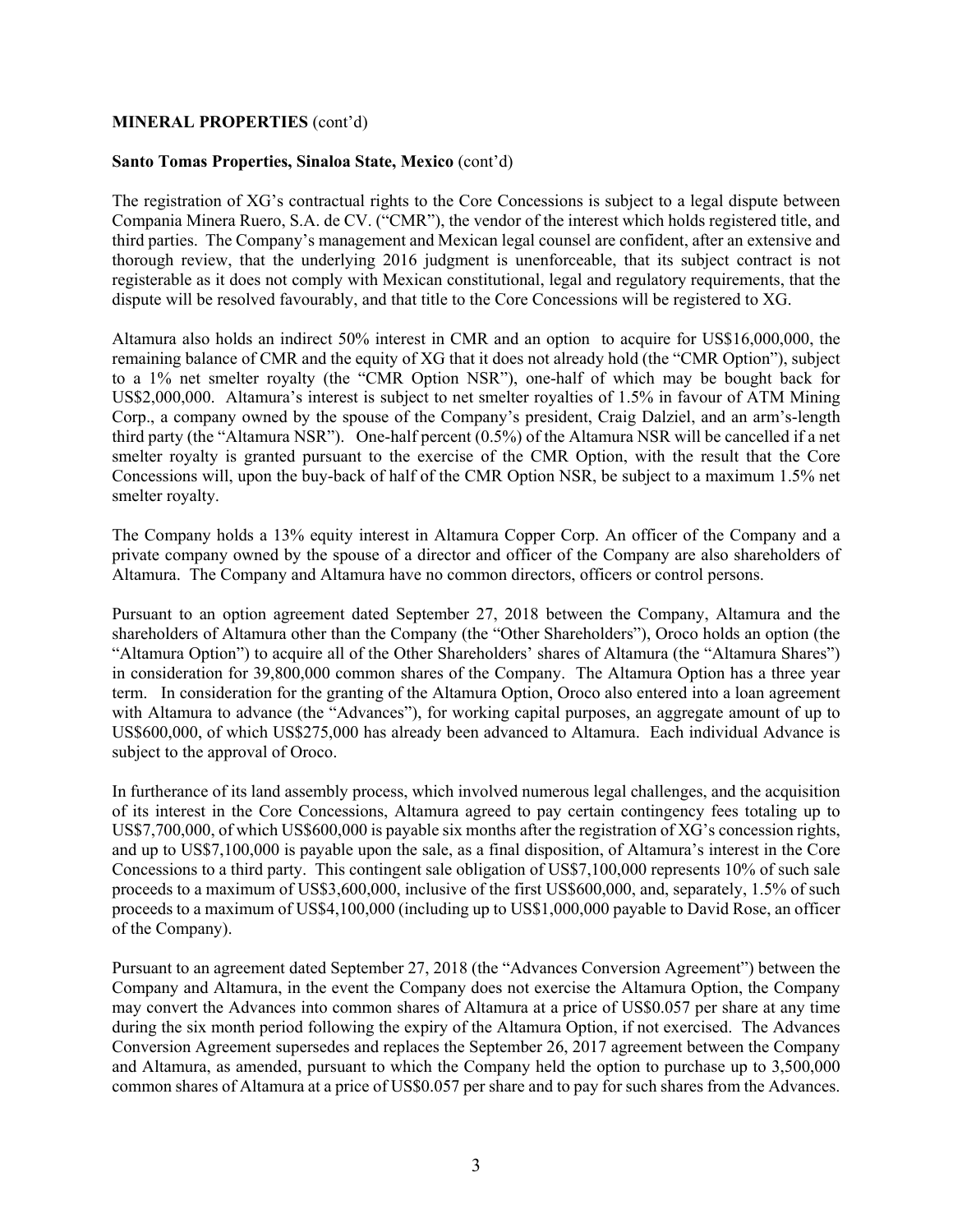## **MINERAL PROPERTIES** (cont'd)

## **Santo Tomas Properties, Sinaloa State, Mexico** (cont'd)

The Company incurred \$60,546 in deferred exploration expenditures on the Santo Tomas Properties during the year ended May 31, 2018.

## **Xochipala Property, Guerrero State, Mexico**

The Xochipala Property, comprised of the Celia Gene (100 ha) and the contiguous Celia Generosa (93 ha) concessions, is located in the Municipality of Eduardo Neri, Guerrero, Mexico at the southern end of the Guerrero Gold Belt (the "GGB"). This region encompasses a northwest trend of intrusions with associated gold bearing iron skarn deposits. The GGB is currently the focus of aggressive exploration, delineation, development, and mining by a number of mining companies who have to date delineated gold reserves and measured and indicated resources in excess of 20 million ounces. The discovery of these deposits, beginning in the late 1980s, has led to the development of a predictable exploration model along the trend of the GGB.

The gold mineralization in each of these deposits is found in the contact (skarn) area between felsic to intermediate intrusives and the overlying calcareous sediments. Each of these deposits has a geophysical signature consisting of a strong high magnetic anomaly caused by iron mineralization in the endoskarn (skarn in the intrusive) and exoskarn (skarn in the sediments) in the contact zone between the intrusive and the overlying sediments. All of the major gold deposits in the GBB are hosted in extensive mineralized endoskarn and exoskarn zones associated with similar geological conditions. The Xochipala Property has geological characteristics similar to the known deposits, including the existence of a strong magnetic signature and areas of endoskarn and exoskarn.

The Xochipala Property, which is surrounded by concessions owned by Goldcorp Inc., lies approximately four kilometres southeast of Goldcorp.'s Los Filos mine, just one kilometre from the town of Xochipala and 30 kilometres by good paved road from the state capital of Chilpancingo. The area is well served by a network of local roads. The district is served with hydroelectric power from the Caracol Dam and water is locally available.

During 2014 the Company conducted an exploration program consisting of mapping; road cuts, outcrop chip sampling, and confirmed location of infrastructure, historic showings, and drill holes. The focus of the mapping and sampling program is the extensive areas of marbleized limestones (exoskarns) and highly altered, ferruginous intrusives (endoskarns) that have been identified on the property and which are indicative of potential mineralization in the vicinity of the two kilometres of identified contact zone. Preliminary mapping and assay results indicate that high grade gold mineralization exists at the Xochipala Property in the endoskarn and exoskarn. The Company continues to assess the appropriate next stage of exploration.

The Company incurred \$41,425 in deferred exploration expenditures on the Xochipala Property during the year ended May 31, 2018.

## **Salvador Property, Guerrero State, Mexico**

The Salvador Property is a 100 hectare mining concession 100% owned by Minera Xochipala which lies approximately 25 kilometers to the west of the Xochipala Property and approximately 30 kilometers west of Chilpancingo, Guerrero. The Salvador property also hosts skarn mineralization associated with felsic intrusions similar to mineralization in the known ore deposits in the area.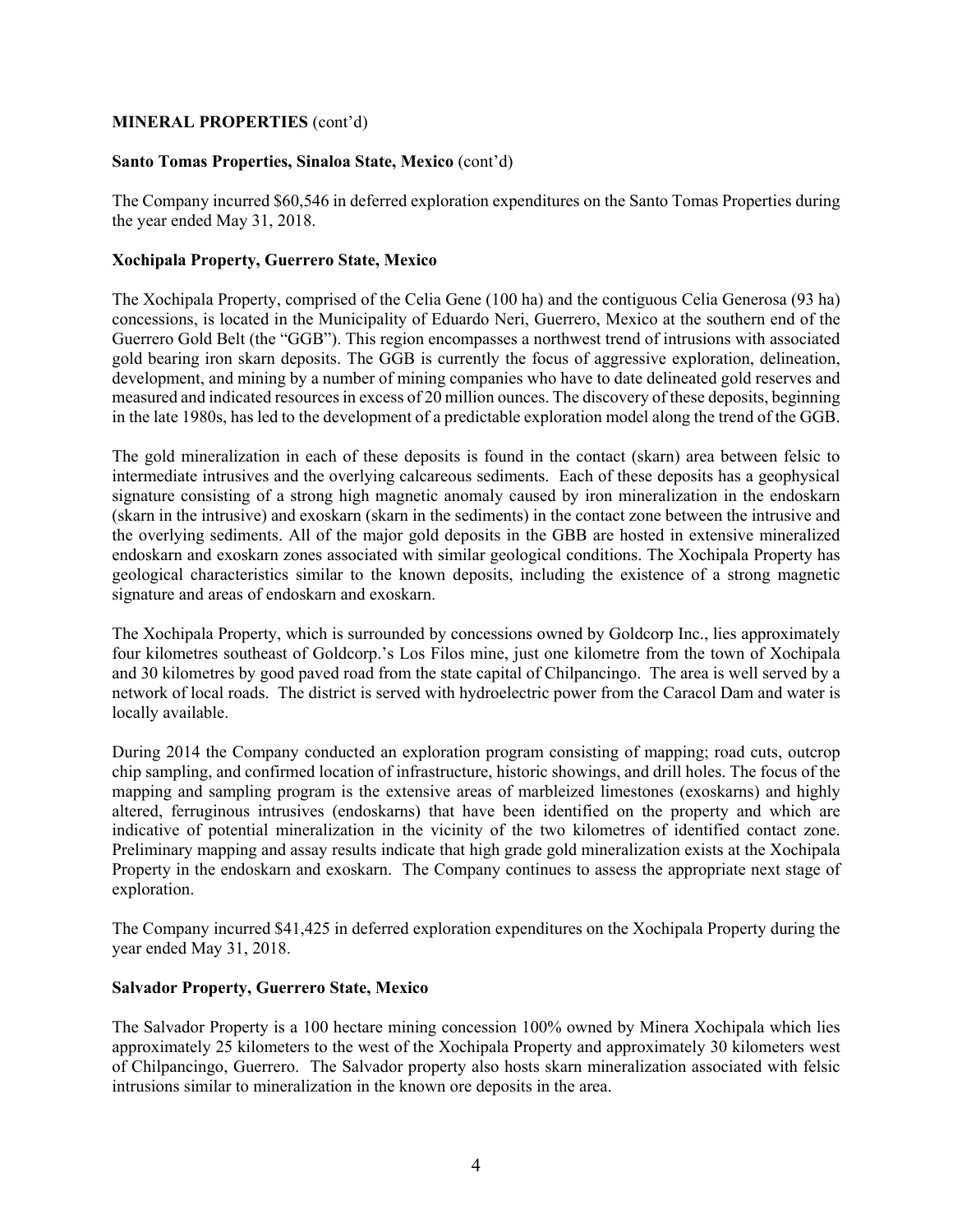## **MINERAL PROPERTIES** (cont'd)

## **Salvador Property, Guerrero State, Mexico** (cont'd)

The Company did not conduct exploration on the Salvador Property during the year ended May 31, 2018.

# **CERRO PRIETO ROYALTY**

Pursuant to the sale of the Company's interest in the Cerro Prieto Property to Goldgroup in fiscal 2013, Goldgroup agreed to pay to the Company a production royalty (the "Production Royalty") quarterly in arrears. The Production Royalty, payable for each month in which the monthly average of the daily PM London gold fix is in excess of US\$1,250 per ounce, is calculated at the rate of 20% of the dollar value of that excess for each ounce of gold produced from the property during that month, to a maximum royalty of US\$90 per ounce. This Production Royalty will be payable for each and every ounce of the greater of:

- i) the first 90,000 ounces of gold produced from the Property; and
- ii) all ounces of gold produced from the Property until the completion of five full years of commercial production, which period commenced on March 1, 2014.

During the year ended May 31, 2018, the Company accrued or received \$142,151 (2017 - \$106,125) in royalty revenue.

# **RESULTS OF OPERATIONS**

For the year ended May 31, 2018, the Company recorded a loss from continuing operations of \$1,377,241 (2017 - \$155,369) or \$0.02 per share (2017 - \$0.01). The Company has no income producing assets. The Company reported royalty revenues during the period from the Cerro Prieto Property. The Company is considered to be in the acquisition and exploration stage.

The Company is focused on the assembly of mineral concessions which make up the Santo Tomas porphyry copper project in Sinaloa State, Mexico. The Company will continue with the exploration of the Xochipala Property and the search for other resource assets and other business opportunities.

For the year ended May 31, 2018, the Company recorded operating expenses of \$1,508,202 (2017 - \$867,145), which included business development of \$61,311 (2017 - \$96,778), consulting fees of \$68,925 (2017 - \$67,934), management and directors fees of \$244,500 (2017 - \$245,500), professional fees of \$284,525 - (2017 - \$185,416), property investigation costs of \$336,942 (2017 - \$134,207), and share-based payment of \$184,289 (2017 - \$Nil) as it pursued the assembly of mineral concessions which make up the Santo Tomas porphyry copper project and the advancement of its Xochipala Property.

## **SELECTED ANNUAL INFORMATION**

The following information is derived from the financial statements of the Company for each of the years ended May 31, 2018, May 31, 2017, and May 31, 2016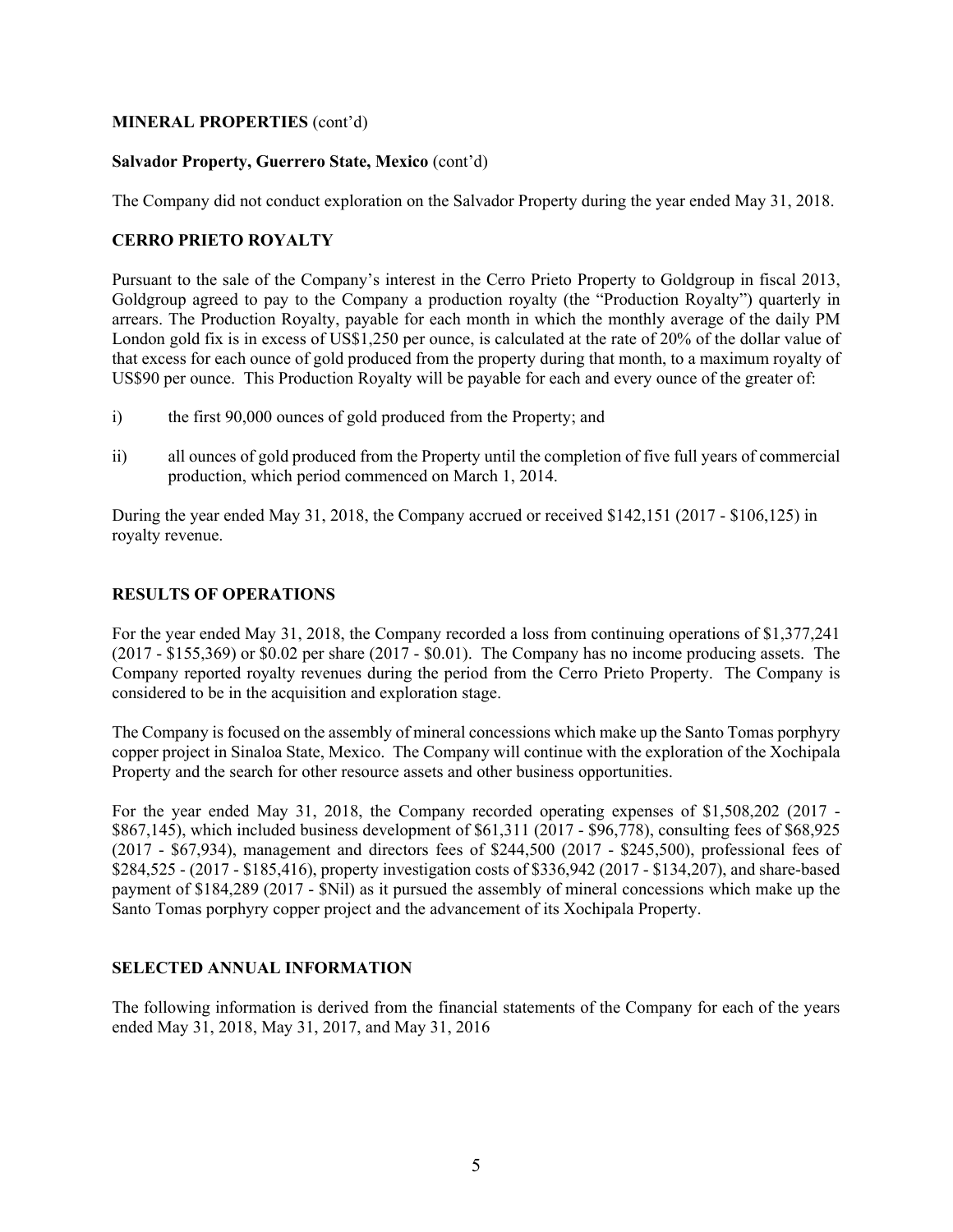|                                   | May 31, 2018  | May 31, 2017  | May 31, 2016 |
|-----------------------------------|---------------|---------------|--------------|
| Royalty revenue                   | \$142,151     | \$106,125     | \$3,656      |
| Interest income                   |               | \$41,941      | \$134,579    |
| Loss from continuing operations   | \$(1,377,241) | \$(155,369)   | \$(738,962)  |
| Net loss                          | \$(1,377,241) | \$(155,369)   | \$(738,962)  |
| Comprehensive loss for the period | \$(1,457,630) | \$(1,100,277) | \$389,366    |
| Basic and diluted loss per share  | \$(0.02)      | \$(0.00)      | \$(0.01)     |
| Total assets                      | \$2,944,342   | \$2,984,203   | \$4,144,552  |
| <b>Total liabilities</b>          | \$310,302     | \$213,650     | \$273,722    |
| Total non-current liabilities     | \$13,443      | \$13,443      | \$13,443     |

## **SELECTED ANNUAL INFORMATION** (cont'd)

For the year ended May 31, 2018, the loss for the year included operating expenses of \$1,508,202 (2017 - \$867,145). The increase in expenses can be mainly attributed to: an increase in foreign exchange loss of \$115,455 due to fluctuation in exchange rates, an increase in professional fees of \$99,109, property investigation costs of \$202,735, and travel of \$26,798 due to the Company analyzing potential concession acquisitions in Mexico, and in crease in share-based payment of \$184,289 from the grant of options in the current year.

Also included in the operating loss is revenue from the Production Royalty of \$142,151 (2017 - \$106,125), the sale of available for sale securities (common shares of Goldgroup) of \$7,678 (2017 - \$521,549), and the equity loss in associated company of \$18,868 (2017 - \$nil). During fiscal 2018, pursuant to an agreement with Altamura dated September 26, 2017, as amended, the Company holds an option to convert the Advances into shares of Altamura (the "Share Option") at a price of US\$0.80 per share, to a maximum of 250,000 shares. Exercise of the Share Option for all 250,000 shares would result in the Company holding 675,000 common shares, representing a 20% interest in Altamura and according, as of September 27, 2017, the investment has been accounted for as an equity investment and, as such, an equity loss was recorded.

The significant reduction in total assets for the year ended 2017 is primarily due to the repayment of the note receivable by Goldgroup.

| Quarter                            | <b>May 31,</b><br>2018 | Feb 28,<br>2018 | <b>Nov 30,</b><br>2017 | Aug 31,<br>2017 | <b>May 31,</b><br>2017 | Feb 28,<br>2017 | <b>Nov 30,</b><br>2016 | Aug 31,<br>2016 |
|------------------------------------|------------------------|-----------------|------------------------|-----------------|------------------------|-----------------|------------------------|-----------------|
| Operating<br>loss                  | 305,090                | 299,735         | \$412,207              | \$491,170       | \$314,600              | \$220,948       | \$146,797              | \$184,800       |
| Other items                        | (21,950)               | (52,749)        | \$(46,021)             | \$(10,241)      | \$(14,991)             | \$(42,161)      | \$(43,674)             | $(\$610,950)$   |
| $Loss$ (gain)<br>for the<br>period | 283,140                | 246,986         | \$366,186              | \$480,929       | \$299,609              | \$178,787       | \$103,123              | $(\$426,150)$   |
| $Loss$ (gain)<br>per share         | \$0.00                 | \$0.00          | \$0.00                 | \$0.00          | \$0.00                 | \$0.00          | \$0.00                 | $(\$0.01)$      |
| Total assets                       | \$2,944,342            | \$2,126,67      | \$2,063,26<br>4        | \$2,673,39      | \$2,984,20             | \$3,454,19      | \$3,690,18             | \$4,866,694     |
| Total<br>liabilities               | \$310,302              | \$293,179       | \$265,387              | \$192,902       | \$213,650              | \$204,574       | \$193,071              | \$226,343       |

## **SELECTED QUARTERLY RESULTS**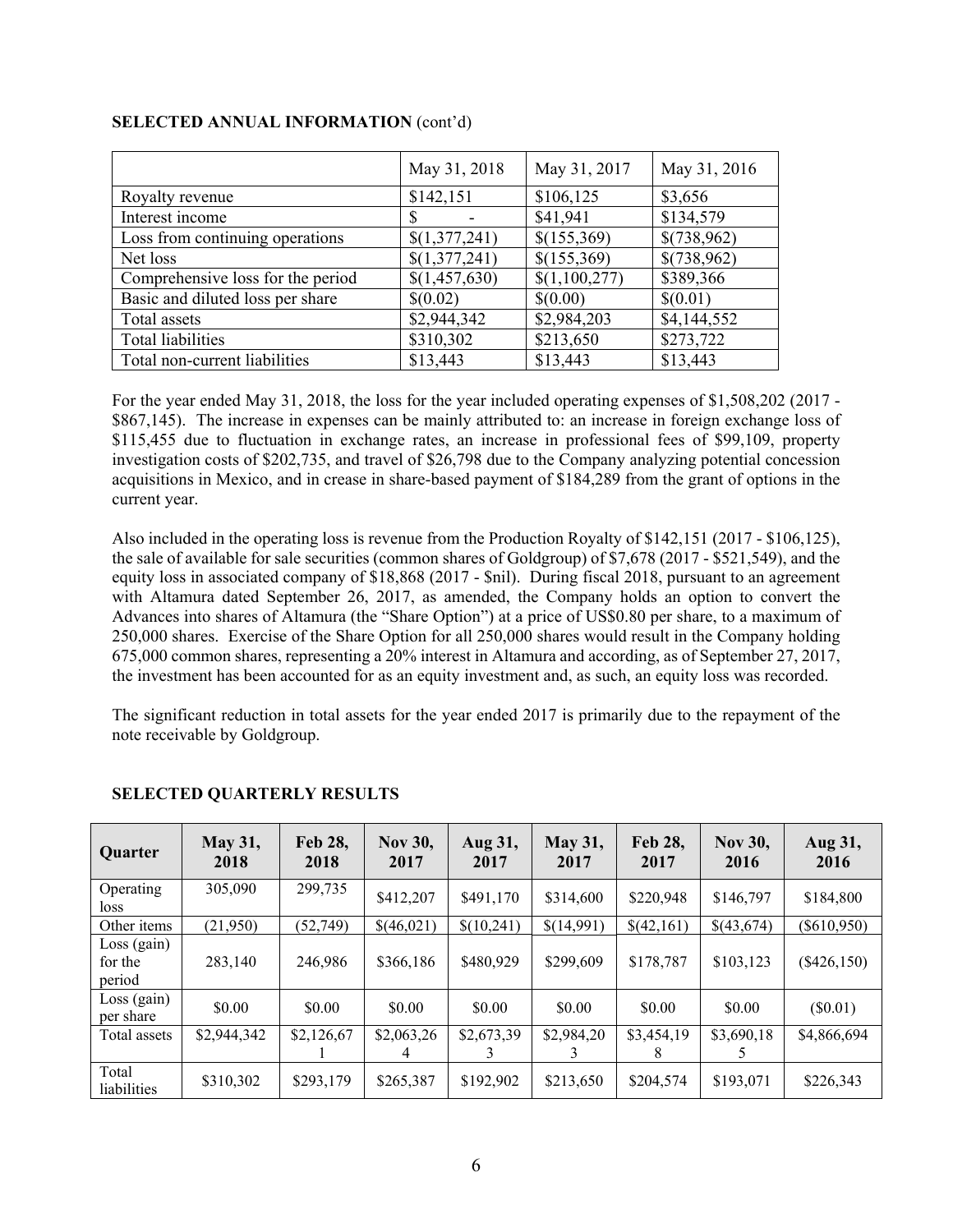#### **SELECTED QUARTERLY RESULTS** (cont'd)

The most recent quarter had an increased loss from operations, mainly due to increases in professional fees (as a result of the audit) and share-based payment.

## **LIQUIDITY AND CAPITAL RESOURCES**

As at May 31, 2018, the Company had working capital of \$679,118 (2017 - \$1,199,562). Cash was \$938,804 at May 31, 2018 (2017- \$1,373,872). For the year ended May 31, 2018, cash used in operations was \$1,225,275 (2017 - \$889,994). For the year ended May 31, 2018, cash provided by (used in) operations was \$(106,621) (2017 - \$1,856,739). In fiscal 2017, \$1,468,183 was collected from settlement of the note receivable and interest income. For the year ended May 31, 2018, cash provided by financing activities was \$896,828 (2017 - \$Nil). Proceeds of \$900,000 were received from the issuance of 9,000,000 units at a price of \$0.10 per unit by way of a private placement, with each unit consisting of one common share and one-half of one share purchase warrant. Each whole share purchase warrant will entitle the holder to acquire an additional common share at a price of \$0.16 per common share, for a period of 18 months from the date of issue, subject to acceleration provisions. The Company paid a total of \$18,172 in cash for fees. The Company also received proceeds of \$15,000, pursuant to the exercise of 200,000 stock options.

As at May 31, 2018, the Company held available for sale securities of \$548,600, which included 5,601,250 shares of Goldgroup (the "Goldgroup Shares") valued at \$448,100.

## **OUTLOOK**

The Company has as its main assets the Altamura Option, Santo Tomas Properties, the Xochipala Property, 5,601,250 shares of Goldgroup and 5,950,000 (425,000 shares pre-split) shares (13%) of Altamura, with an option to convert the Advances to more commons shares of Altamura.

The Company also holds the Production Royalty, which is contingent upon the number of ounces of gold produced at Cerro Prieto and upon the monthly average price of gold being above US\$1,250 per ounce in the month the gold is produced. There is no certainty that the Company will receive any further Production Royalty payments.

The Company also holds 75,000 shares of a public company whose shares are listed for trading on the TSX-V, at a cost of \$22,280 and valued at \$25,500 as at May 31, 2018, and 375,000 common shares, at a cost of \$75,000, in a private British Columbia company ("BC Co."), which provides satellite based, geological services to the mining and other industries, which are able to identify, model and monitor subsurface geological structures. The Company and BC Co. have a common director.

# **OFF BALANCE SHEET ARRANGEMENTS**

The Company currently has no off-balance sheet arrangements that would potentially affect current or future operations, or the financial condition of the Company.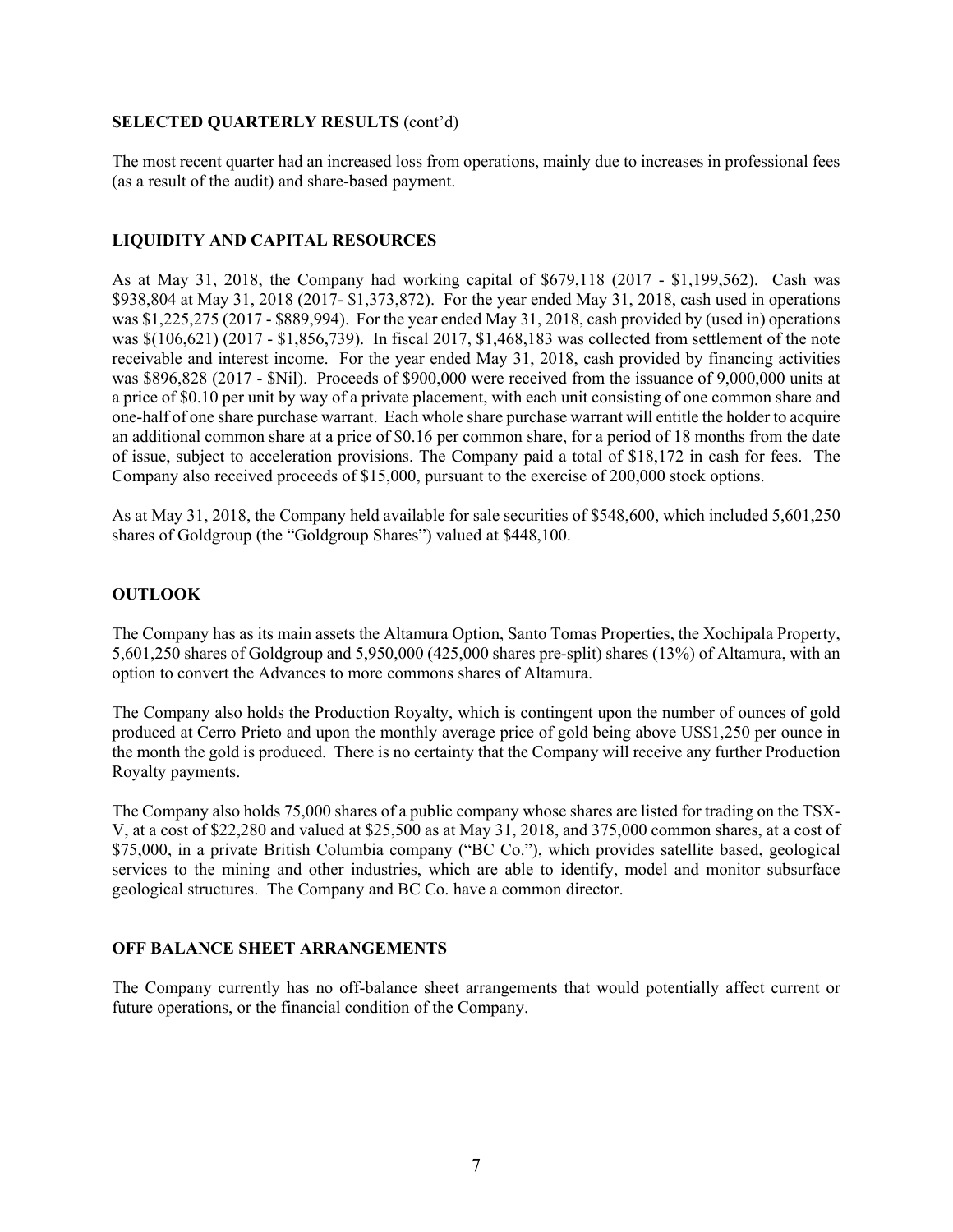#### **TRANSACTIONS WITH RELATED PARTIES**

During the year ended May 31, 2018, the Company entered into transactions with related parties as follows:

- (a) paid or accrued management and directors fees totalling \$157,500 to a company controlled by Craig Dalziel, President and CEO of the Company, for management and other services, and to Mr. Dalziel directly for Mr. Dalziel's services as director of the Company;
- (b) paid or accrued consulting fees totalling \$21,600 to a company controlled by Craig Dalziel, for project research services;
- (c) paid or accrued professional and consulting fees totalling \$132,000 to David Rose, Corporate Secretary of the Company, for legal and management consulting services provided to the Company;
- (d) paid or accrued consulting and directors fees totalling \$42,000 to a company controlled by Steve Vanry, Chief Financial Officer of the Company, and to Mr. Vanry directly, for his services as Chief Financial Officer and director;
- (e) paid or accrued directors fees totalling \$7,500 to Robert Friesen for Mr. Friesen's services as a director; and
- (f) paid or accrued directors fees totalling \$7,500 to Stephen Leahy.

As at May 31, 2018, \$215,151 was owing to officers and directors for directors, management, consulting, legal and accounting fees. These charges were measured by the exchange amount, which is the amount agreed upon by the related parties. The amounts owing are unsecured, non-interest bearing and have no

## **TRANSACTIONS WITH RELATED PARTIES** (cont'd)

fixed repayment terms. The above transactions were incurred in the normal course of operations and are recorded at the exchange amount, being the amount agreed upon by the transacting parties.

During the year ended May 31, 2018, the Company advanced \$124,847, for total outstanding advances of \$289,403 (the "Advances"), to Altamura, which is related by virtue of David Rose and a private company

owned by the spouse of Craig Dalziel collectively having significant influence in Altamura. Altamura indirectly holds a contractual right to a 100% interest in the Core Concessions in Sinaloa, Mexico (the "Interest"), the registration of which Interest is subject to a legal dispute between the vendor of the Interest and third parties. The Company owns 5,950,000 (425,000 pre-split) common shares of Altamura, representing 13% of its equity, at a cost of \$451,073 and, in holds an option to, in the event that the Company does not exercise the Altamura Option, convert the Advances into shares of Altamura (the "Share Option") at a price of US\$0.057 per share for a period of six months. Subsequent to May 31, 2018, the Company advanced a further \$59,994 on behalf of Altamura, bringing the total Advances to \$349,397.

#### **CONTRACTUAL OBLIGATIONS**

The Company has no material capital lease agreements and no material long term obligations other than those described above or in the description of mineral properties.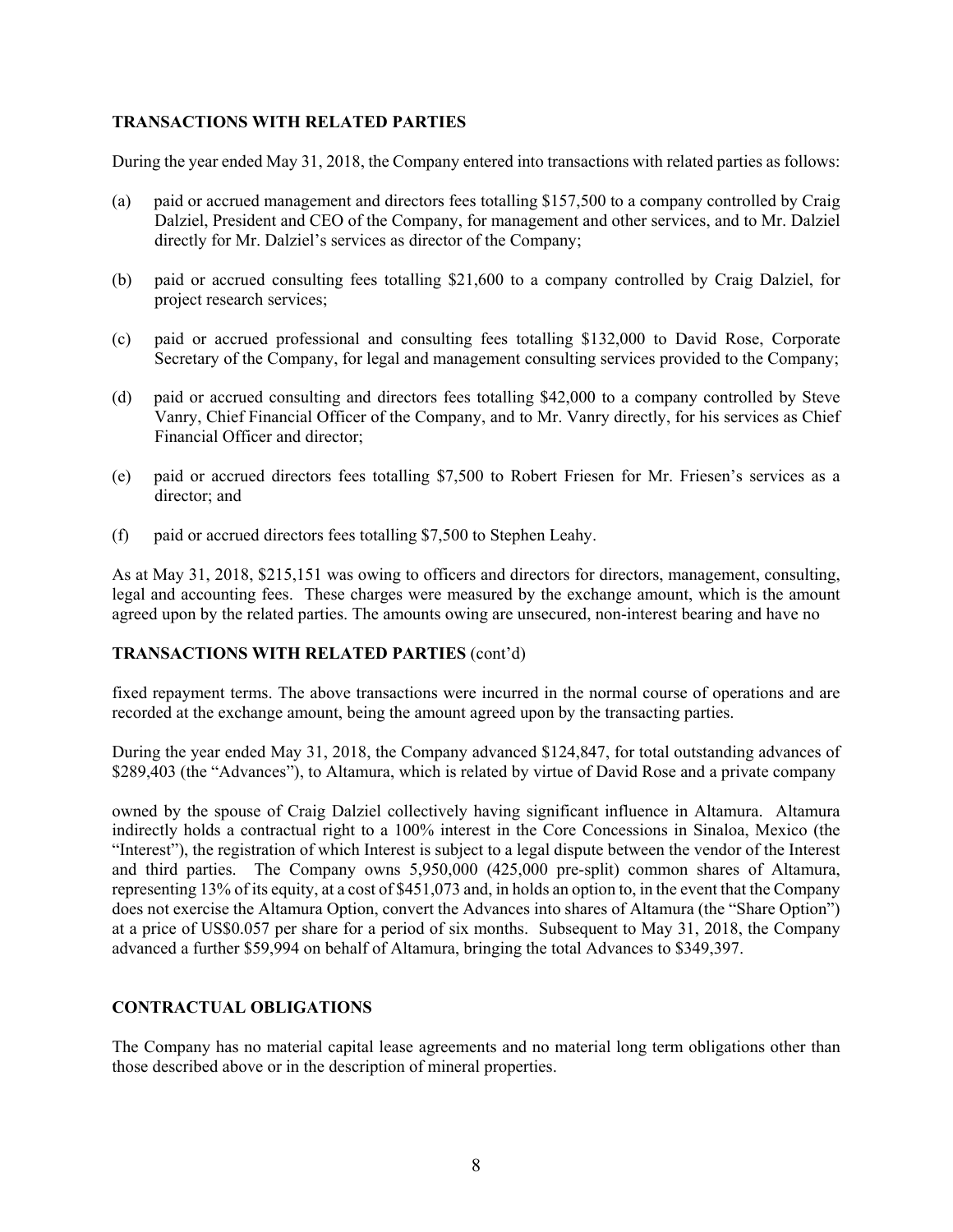#### **RISKS AND UNCERTAINTIES**

The Company is in the mineral exploration and development business and, as such, is exposed to a number of risks and uncertainties that are not uncommon to other companies in the same business. Some of the possible risks include the following:

(a) The industry is capital intensive and subject to fluctuations in metal prices, market sentiment, foreign exchange and interest rates. The recovery of the Company's investment in resource properties and the attainment of profitable operations is dependent upon the discovery and development of economic ore reserves and the ability to arrange sufficient financing to bring the ore reserves into production.

The only sources of future funds for further acquisitions and exploration programs, or if such exploration programs are successful, the development of economic ore bodies and commencement of commercial production thereon, which are presently available to the Company are the Goldgroup Transaction Consideration and the sale of equity capital or the offering by the Company of an interest in its properties to be earned by another interested party to carry out further exploration or development.

- (b) Any future equity financings by the Company for the purpose of raising additional capital may result in substantial dilution to the holdings of existing shareholders.
- (c) The Company's capital resources are largely determined by the strength of the resource markets and the status of the Company's projects in relation to these markets, and its ability to compete for investor support of its projects.
- (d) The prices of metals greatly affect the value of and the potential value of its properties. This, in turn greatly affects its ability to raise equity capital, negotiate option agreements and form joint ventures;
- (e) The Company must comply with health, safety, and environmental regulations governing air and water quality and land disturbances and provide for mine reclamation and closure costs. The Company's permission to operate could be withdrawn temporarily where there is evidence of serious breaches of such regulations, or even permanently in the case of extreme breaches. Significant liabilities could be imposed on the Company for damages, clean-up costs or penalties in the event of certain discharges into the environment, environmental damage caused by previous owners of acquired properties or noncompliance with environmental laws or regulations.
- (f) The operations of the Company will require various licenses and permits from various governmental authorities. There is no assurance that the Company will be successful in obtaining the necessary licenses and permits to continue exploration and development activities in the future.
- (g) Although the Company has taken steps to verify title to mineral properties in which it has an interest, these procedures do not guarantee the Company's title. Such properties may be subject to prior agreements or transfers and title may be affected by such undetected defects.

Should one or more of these risks and uncertainties materialize, or should underlying assumptions prove incorrect, then actual results may vary materially from those described on any forward looking statement. The development and exploration activities of the Company are subject to various laws governing exploration, development, and labour standards which may affect the operations of the Company as these laws and regulations set various standards regulating certain aspects of health and environmental quality. They provide for penalties and other liabilities for the violation of such standards and establish, in certain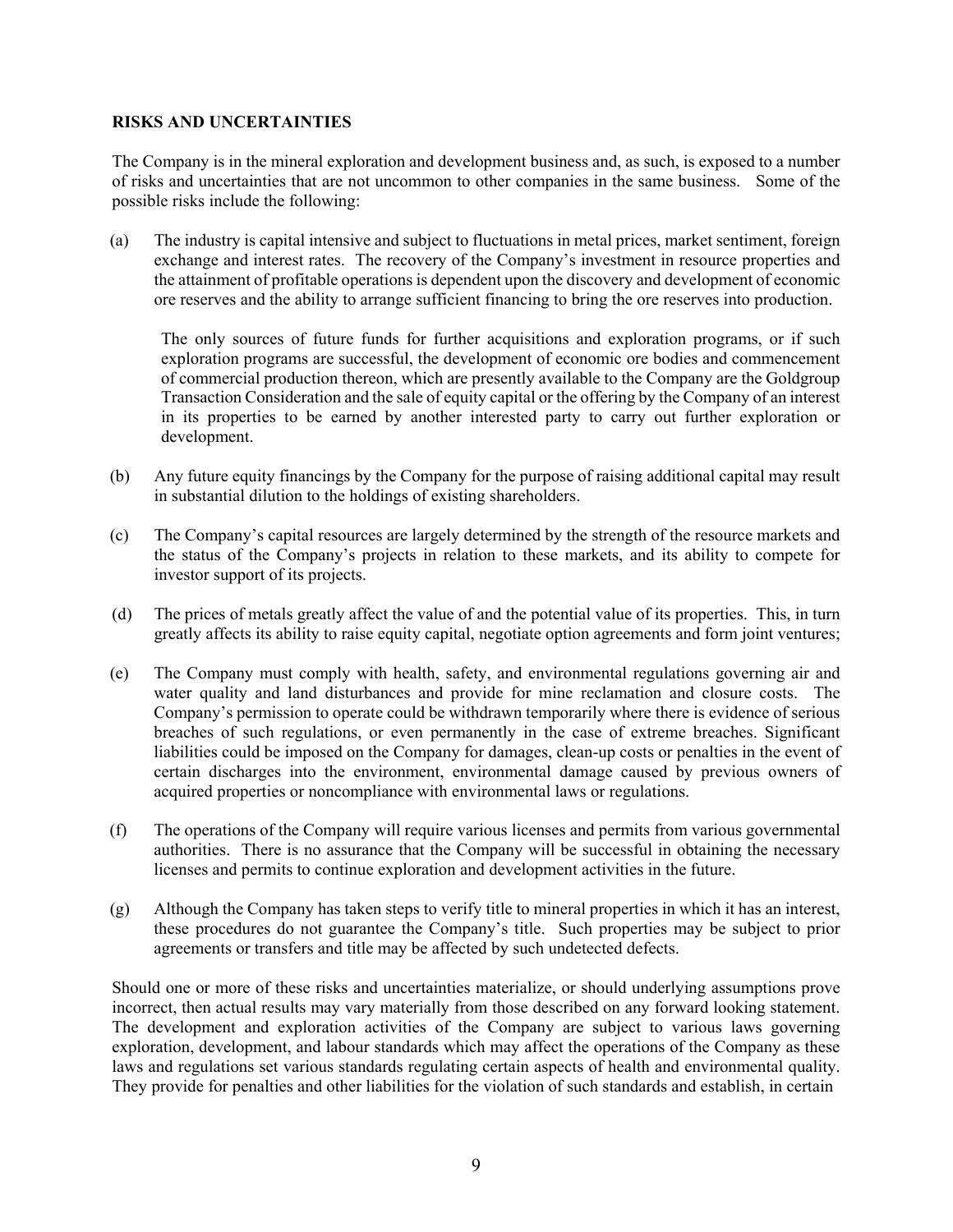#### **RISKS AND UNCERTAINTIES** (cont'd…)

circumstances, obligations to rehabilitate current and former facilities and locations where operations are or were conducted.

## **CRITICAL ACCOUNTING ESTIMATES**

The preparation of the condensed interim consolidated financial statements requires the Company to make estimates and assumptions concerning the future. The Company's management reviews these estimates and underlying assumptions on an ongoing basis, based on experience and other factors, including expectations of future events that are believed to be reasonable under the circumstances. Revisions to estimates are adjusted for prospectively in the period in which the estimates are revised.

Critical accounting estimates are estimates and assumptions made by management that may result in a material adjustment to the carrying amount of assets and liabilities within the next financial year and are, but are not limited to, the following:

Share-based payment - The fair value of stock options issued are subject to the limitation of the Black-Scholes option pricing model which incorporates market data and which involves uncertainty and subjectivity in estimates used by management in the assumptions. Changes in the input assumptions can materially affect the fair value estimate of stock options.

Valuation of available for sale securities - The Company evaluates, among other factors, the duration and extent to which the fair value of an investment is less than its cost; and the financial health of, and near term business outlook for, the investee, including factors such as industry and sector performance, changes in technology, and operational and financing cash flow.

# **CRITICAL ACCOUNTING ESTIMATES** (cont'd)

The carrying value and the recoverability of exploration and evaluation assets – Management has determined that exploration, evaluation and related costs incurred, which were capitalized may have future economic benefits and may be economically recoverable. Management uses several criteria in its assessments of economic recoverability and probability of future economic benefits including geologic and other technical information, history of conversion of mineral deposits with similar characteristics to its own properties to proven and probable mineral reserves, scoping and feasibility studies, accessible facilities and existing permits.

Valuation of production royalty - The Company is entitled to royalty income as disclosed in Note 5 of the consolidated financial statements. The Company has estimated the value of the production royalty to be \$Nil due to lack of certainty of future ongoing production and values.

## **CHANGES IN ACCOUNTING POLICIES**

#### **New accounting policies adopted**

The following standards and amendments to existing standards have been adopted by the Company effective June 1, 2017.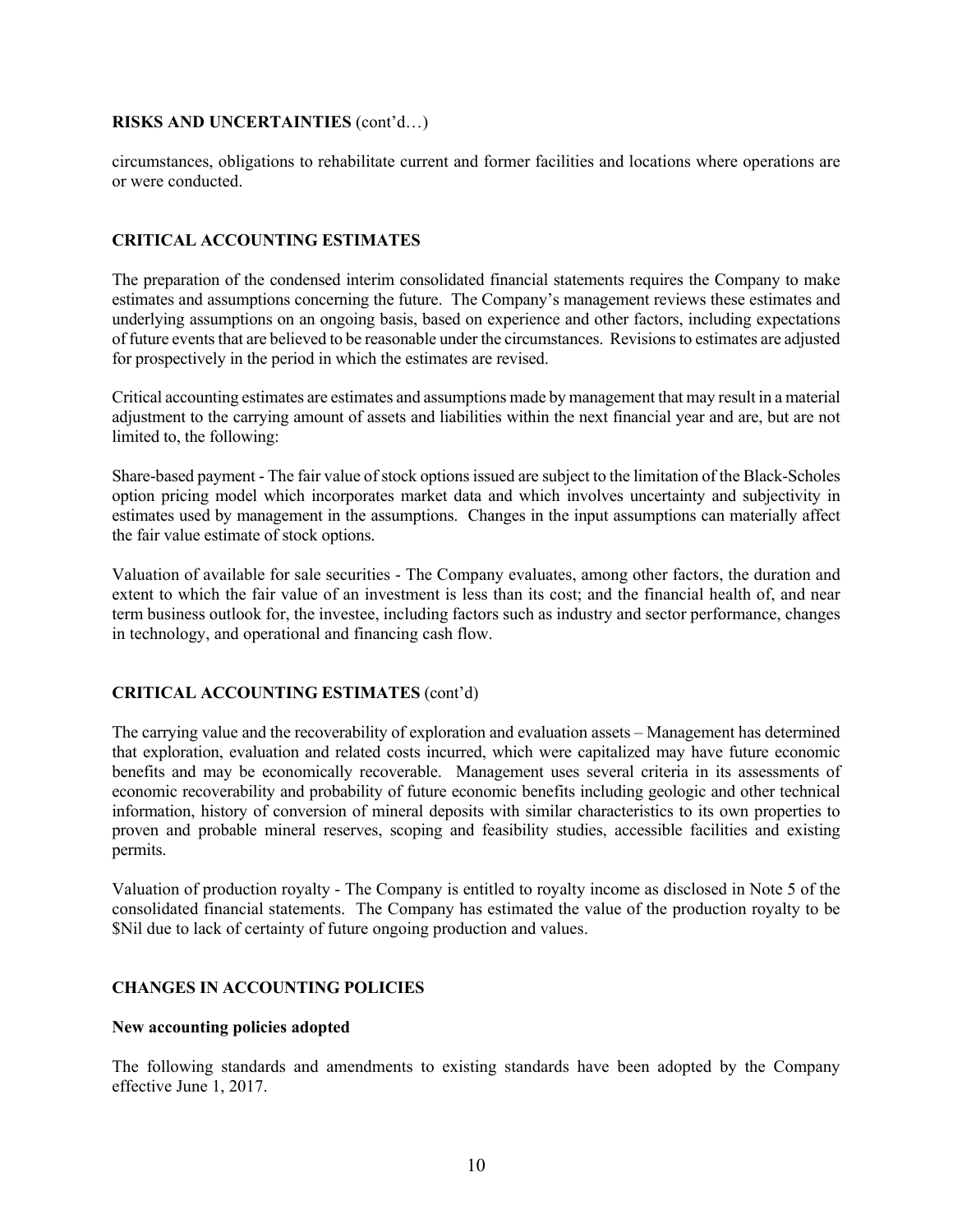# **CHANGES IN ACCOUNTING POLICIES** (cont'd)

# *IFRS 7, Financial instruments: disclosures*

Amendments to IFRS 7 related to the application of IFRS 9, Financial Instruments.

The adoption of this standard did not have an impact on the consolidated financial statements.

## **New standards, interpretations and amendments to existing standards not yet effective**

The following standards, amendments to standards and interpretations have been issued but are not effective for annual periods beginning on or after January 1, 2018:

# *IFRS 9, Financial instruments*

This revised standard addresses classification and measurement of financial assets and financial liabilities as well as derecognition of financial instruments. IFRS 9 has three measurement categories for financial assets: amortized cost, fair value through other comprehensive income, and fair value through profit or loss. All equity instruments are measured at either fair value through other comprehensive income or fair value through profit or loss. A debt instrument is measured at amortized cost only if the entity is holding it to collect contractual cash flows and the cash flows represent principal and interest, otherwise it is measured at fair value through profit or loss.

The Company expects this new standard will affect the measurement of its convertible receivable as well as increase disclosure requirements.

## **New standards, interpretations and amendments to existing standards not yet effective** (cont'd)

## *IFRS 15, Revenue from contracts with customers*

IFRS 15 is a new standard to establish principles for reporting the nature, amount, timing, and uncertainty of revenue and cash flows arising from an entity's contracts with customers. It provides a single model in order to depict the transfer of promised goods or services to customers. IFRS 15 supersedes IAS 11, Construction Contracts, IAS 18, Revenue, IFRIC 13, Customer Loyalty Programs, IFRIC 15, Agreements for the Construction of Real Estate, IFRIC 18, Transfers of Assets from Customers, and SIC-31, Revenue – Barter Transactions involving Advertising Service.

The following standards, amendments to standards and interpretations have been issued but are not effective for annual periods beginning on or after January 1, 2019:

This standard is not expected to have a material impact on the Company's accounting policies and consolidated financial statements.

## *IFRS 16, Leases*

This standard sets out the principles for recognition, measurement, presentation, and disclosure of leases including guidance for both parties to a contract, the lessee and the lessor. It eliminates the classification of leases as either operating or finance leases as is required by IAS 17 and instead introduces a single lessee accounting model.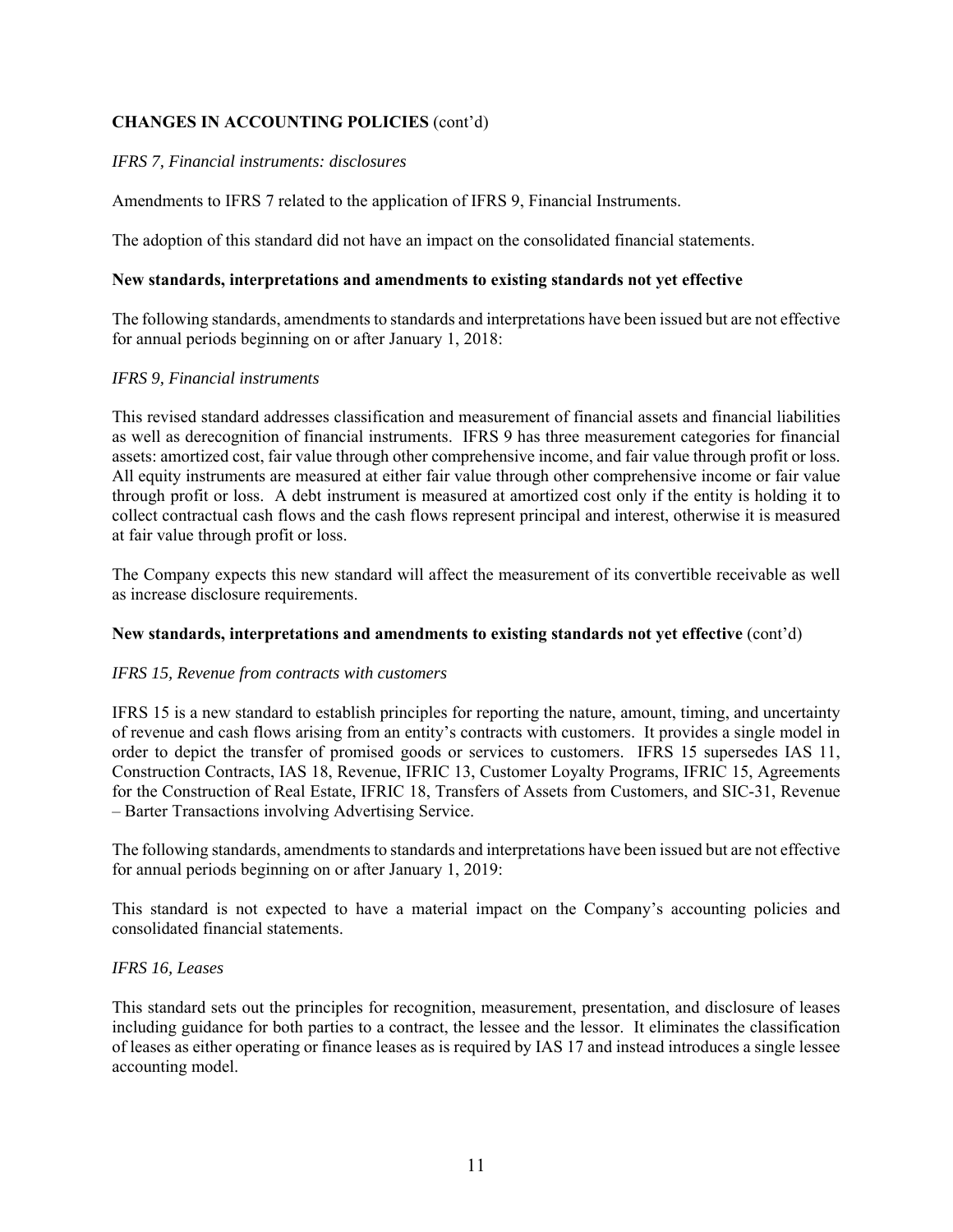# **CHANGES IN ACCOUNTING POLICIES** (cont'd)

The Company has not yet assessed the potential impact of the application of these standards, nor determined whether it will adopt the standards early.

# **FINANCIAL INSTRUMENT RISK AND CAPITAL**

The Company's objectives when managing capital are to identify, pursue and complete the exploration and development of mineral properties, to maintain financial strength, to protect its ability to meet its on-going liabilities, to continue as a going concern, to maintain creditworthiness and to maximize returns for shareholders over the long term. The Company does not have any externally imposed capital requirements to which it is subject. Capital of the Company comprises of shareholders' equity. There has been no significant change in the Company's objectives, policies and processes for managing its capital during the year ended May 31, 2018.

The Company manages the capital structure and makes adjustments to it in light of changes in economic conditions and the risk characteristics of the underlying assets. To maintain or adjust the capital structure, the Company may attempt to issue new shares. The Company's investment policy is to invest its cash in financial instruments in high credit quality financial institutions with terms to maturity selected with regards to the expected timing of expenditures from continuing operations.

## **Fair value hierarchy**

The Company's financial instruments recorded at fair value require disclosure about how the fair value was determined based on significant levels of inputs described in the following hierarchy:

Level 1 - Quoted prices are available in active markets for identical assets or liabilities as of the reporting date. Active markets are those in which transactions occur in sufficient frequency and value to provide pricing information on an ongoing basis.

Level 2 - Pricing inputs are other than quoted prices in active markets included in level 1. Prices in level 2 are either directly or indirectly observable as of the reporting date. Level 2 valuations are based on inputs including quoted forward prices for commodities, time value and volatility factors, which can be substantially observed or corroborated in the market place.

Level 3 - Valuations in this level are those with inputs for the asset or liability that are not based on observable market data.

## **Management of Industry Risk**

The Company is engaged in mineral exploration and manages related industry risk issues directly. The Company may be at risk for environmental issues and fluctuations in commodity pricing as well as changes in foreign government policy. Management is not aware of and does not anticipate any significant environmental remediation costs or liabilities in respect of its current operations; however, it is not possible to be certain that all aspects of environmental issues affecting the Company, if any, have been fully determined or resolved.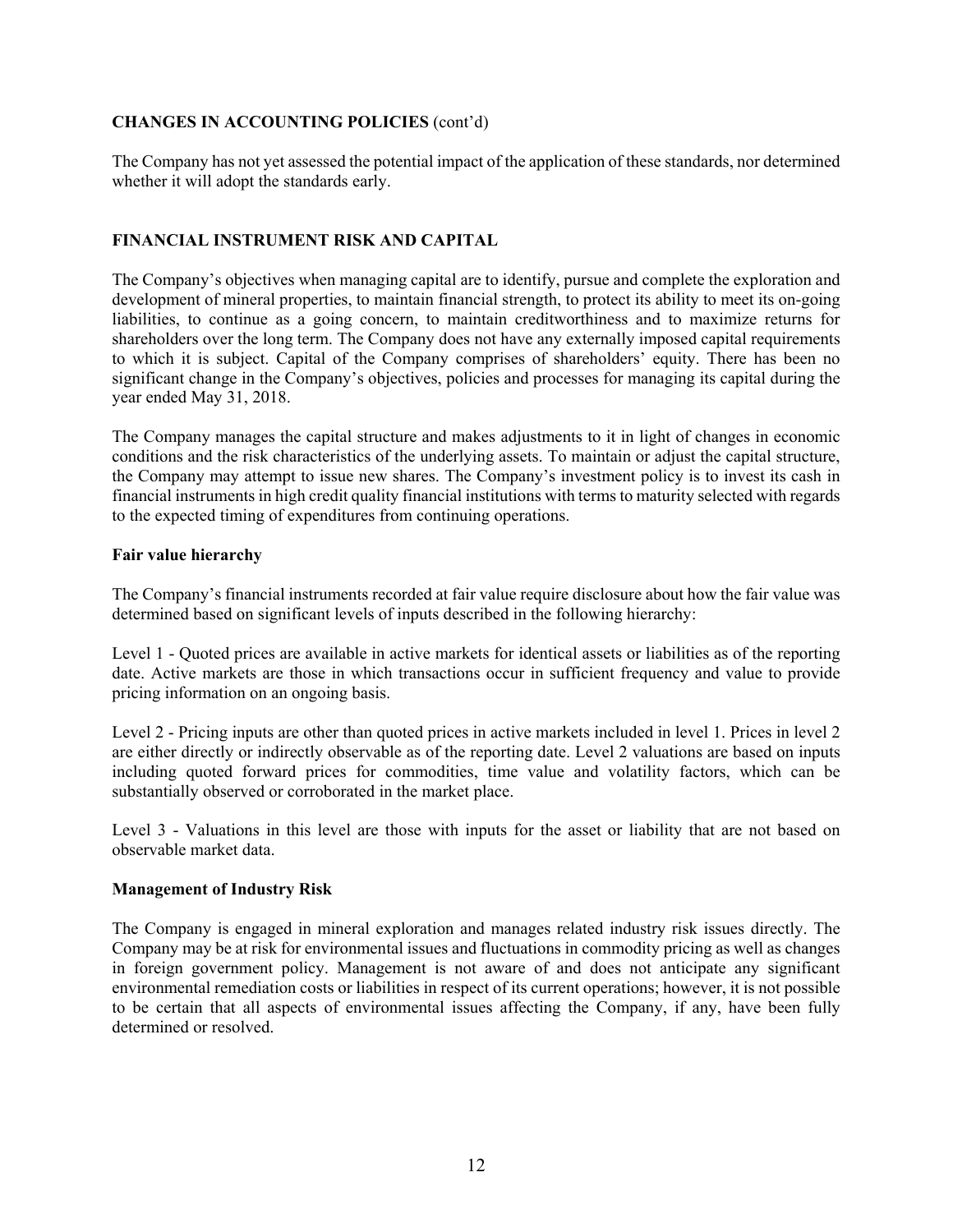# **FINANCIAL INSTRUMENT RISK AND CAPITAL** (cont'd)

#### **Management of Financial Risk**

The carrying value of cash, receivables, note receivable and trade payables and accrued liabilities approximated their fair value because of the short-term nature of these instruments. Cash is measured at a level 1 of the fair value hierarchy. The Goldgroup and Pub Co shares recorded in available for sale securities are measured at a level 1 of the fair value hierarchy and the BC Co shares recorded in available for sale securities are measured using level 3 of the fair value hierarchy based on cost at time of acquisition. The Company's financial instruments are exposed to certain financial risks, which include credit risk, liquidity risk, and market risk.

Credit risk is the risk that one party to a financial instrument will fail to discharge an obligation and cause the other party to incur a financial loss. The Company's primary exposure to credit risk is on its bank accounts. The bank accounts are mainly held with a major Canadian bank and this minimizes the risk to the Company.

## **Liquidity Risk**

Liquidity risk is the risk that the Company will not have sufficient funds to meet its financial obligations when they are due. The Company manages liquidity risk through the management of its capital structure and financial leverage as outlined above. The Company monitors its ability to meet its short-term expenditures by raising additional funds through share issuance when required. All of the Company's financial liabilities have contractual maturities of 30 days or due on demand and are subject to normal trade terms. The Company is exposed to liquidity risk.

## **Foreign Exchange Risk**

The Company's property interests in Mexico make it subject to foreign currency fluctuations, which may adversely affect the Company's financial position, results of operations and cash flows. The Company is affected by changes in exchange rates between the Canadian dollar and foreign currencies. The Company does not invest in derivatives to mitigate these risks. The effect of a 1% change in the foreign exchange rate on the cash held in foreign currencies at May 31, 2018 is nominal.

## **Interest Rate Risk**

Interest rate risk is the risk that the fair value or future cash flows of a financial instrument will fluctuate because of changes in market interest rates. The Company is not exposed to significant interest rate risk.

## **SUBSEQUENT EVENTS**

The following events occurred subsequent to May 31, 2018 and are not disclosed elsewhere in this MD&A, the Company:

- (a) entered into a consulting services agreement for consideration of 750,000 incentive options, vesting in five equal instalments over the first year, with each option entitling the holder to purchase one common share of the Company for \$0.20 until June 27, 2021;
- (b) entered into a purchase agreement pursuant to which the Company acquired geological data, analysis and models related to the Santo Tomas properties in consideration for 500,000 common shares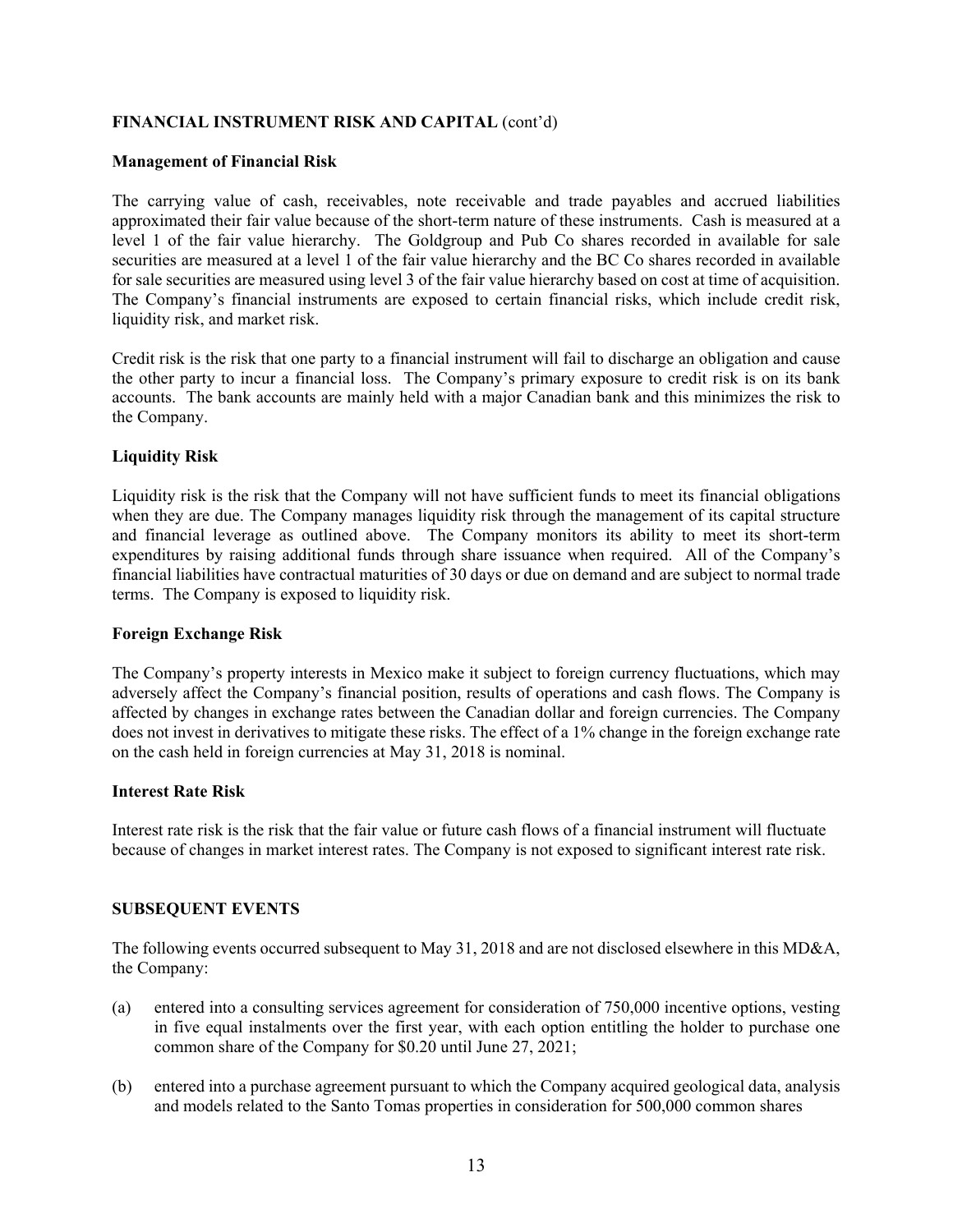#### **SUBSEQUENT EVENTS** (cont'd)

(issued) and US\$500,000, to be paid by way of three payments of US\$50,000 each and a final payment of US\$350,000, all to be made over a period of no more than three years;

- (c) entered into an agreement to lend up to US\$600,000 to Altamura, inclusive of funds loaned to date;
- (d) entered into an agreement pursuant to which the Company acquired, subject to TSX-V and shareholder approval, if required, a three year option (the "Option") to acquire all of the equity in Altamura not already held by the Company in consideration for 39,800,000 shares of the Company. If the Company exercises the Option, it will comply with Altamura's obligation to pay certain contingency fees as follows:
	- US\$600,000 within six months of successful registration of the Core Concessions;
	- 10% of the sale price, to a maximum of US\$3,600,000, (inclusive of the first US\$600,000) upon the sale of the Core Concessions to a third party; and
	- 1.5% of the sale price, to a maximum of \$4,100,000 on the sale of the Core Concession to a third party; and
- (e) in replacement of the September 26, 2017 option agreement with Altamura (Note 4 of the consolidated financial statements), entered into a restated option agreement pursuant to which, in the event that the Company does not exercise the Option (Note d above), the Company may convert all advances to Altamura into common shares of Altamura at a price of US\$0.057 per share at any time within the first six months after the expiry of the Option.